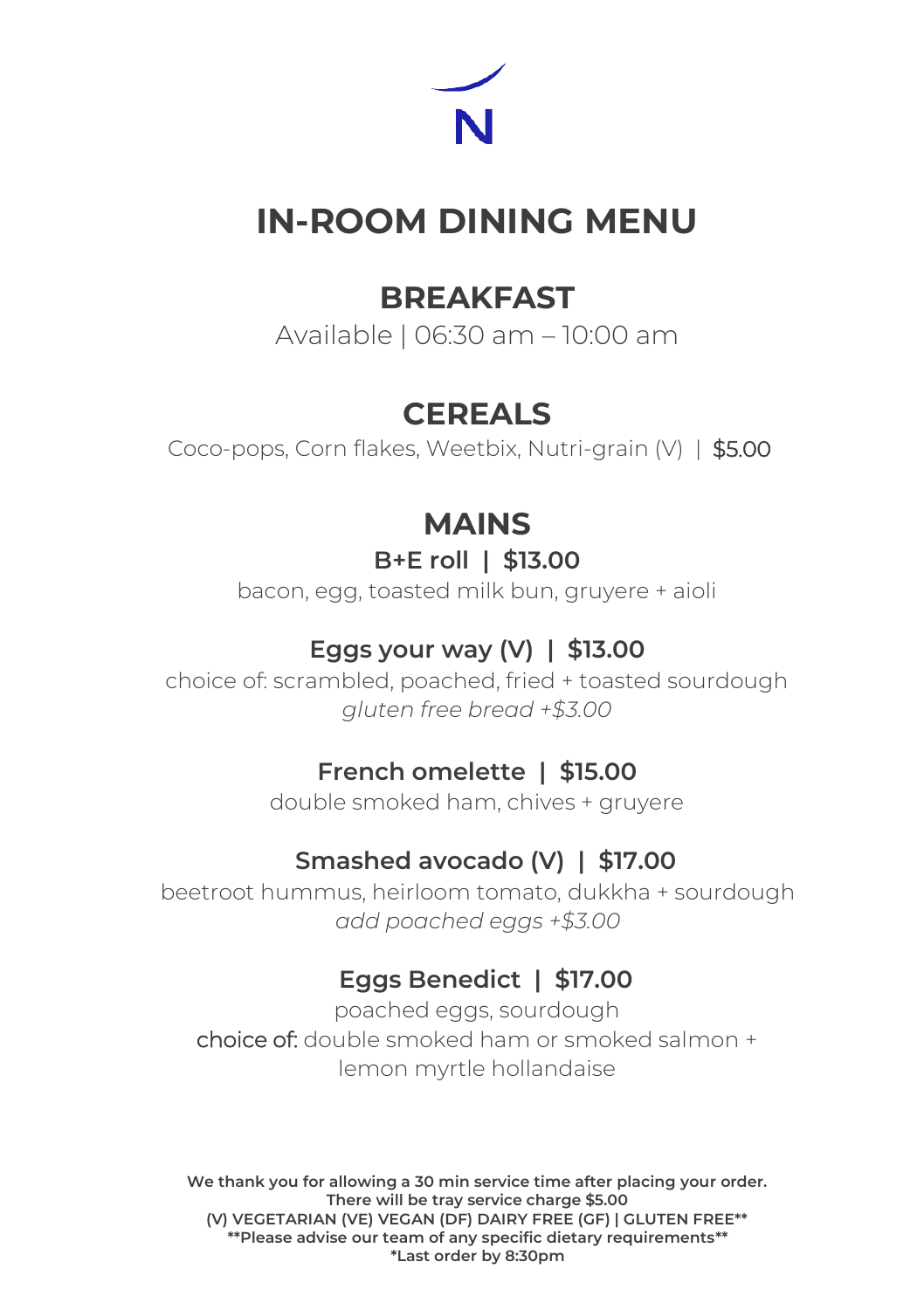

#### **Granola bowl (V) | \$18.00**

cinnamon toasted granola, wild berry yoghurt + seasonal fruit

#### **Darling Square big breakfast | \$24.00**

your choice of eggs, bacon, mushrooms, roasted tomato, hash browns + chicken chipolatas

## **SIDES**

hash browns (V) | \$3 aluten free bread | \$3 mushroom | \$3 sourdough (DF) | \$5 bacon (GF, DF) | \$5 chicken chipolatas (GF, DF) | \$5 avocado (GF, DF, V, VE) | \$5 smoked salmon (GF, DF) | \$5

## **BEVERAGES**

**Espresso coffee & tea** regular \$4 | large \$4.50

**Juices | \$5.00** orange | apple | pineapple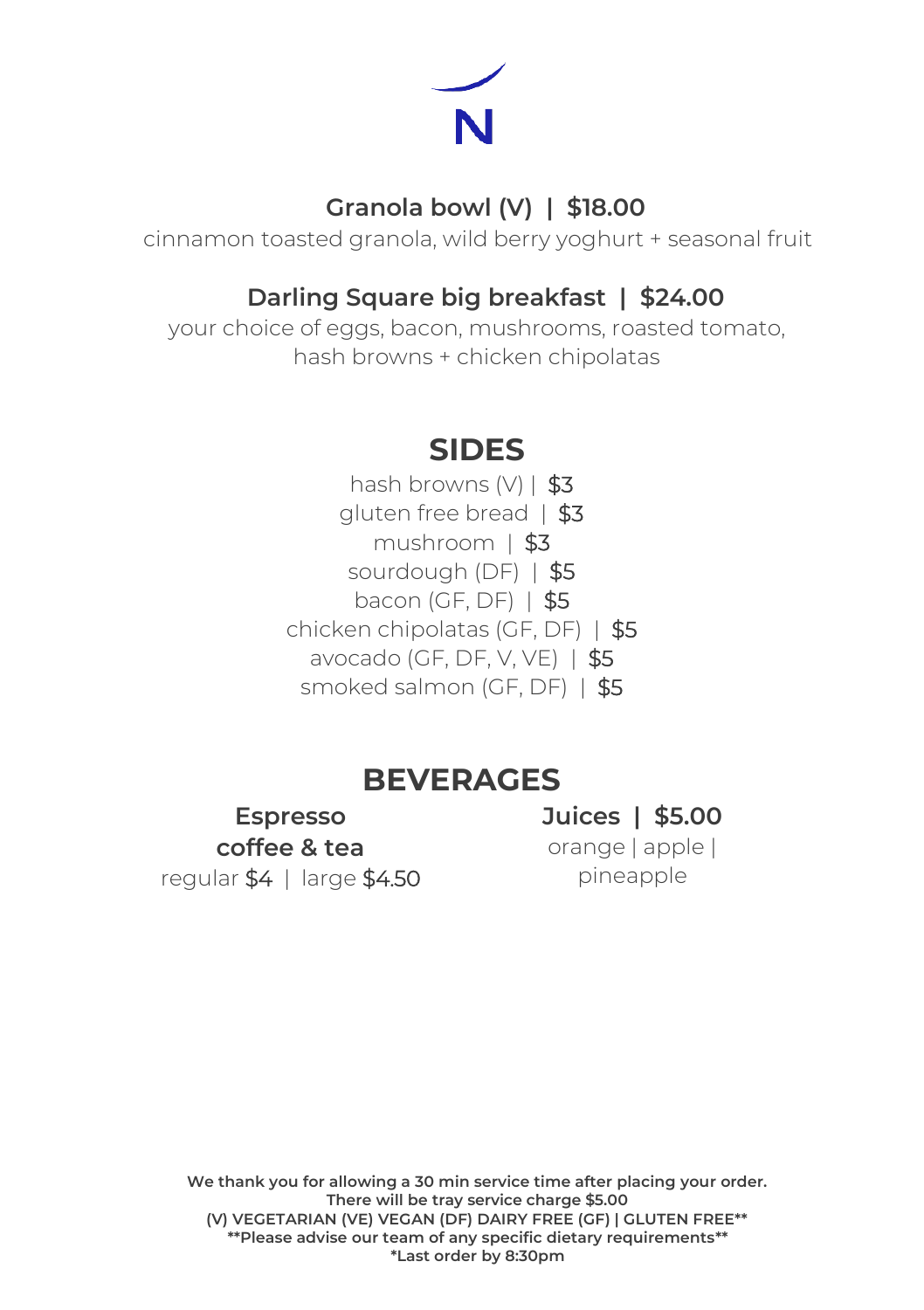

# **MAINS**

Available | 12:00pm – 9:00pm\*

## **Caesar salad | \$23.00**

baby cos, crispy bacon bits + boiled egg Add roast chicken \$5

### **Cheeseburger | \$28.00**

"brisket & chuck" patty, streaky bacon, pickled chilies + truffle fries

### **Fish & chips | \$29.00**

battered flathead, tartare + lemon

### **Casarecce pasta (V) | \$28.00**

summer greens, lemon butter + toasted herb crumb

### **Chicken schnitzel | \$32.00**

French fries, garden salad + gravy

# **SIDES**

#### **Butter lettuce (GF, DF, V, VE) | \$8.00**

soft herbs + citrus vinaigrette

# **French fries (V) | \$15.00**

truffle + parsley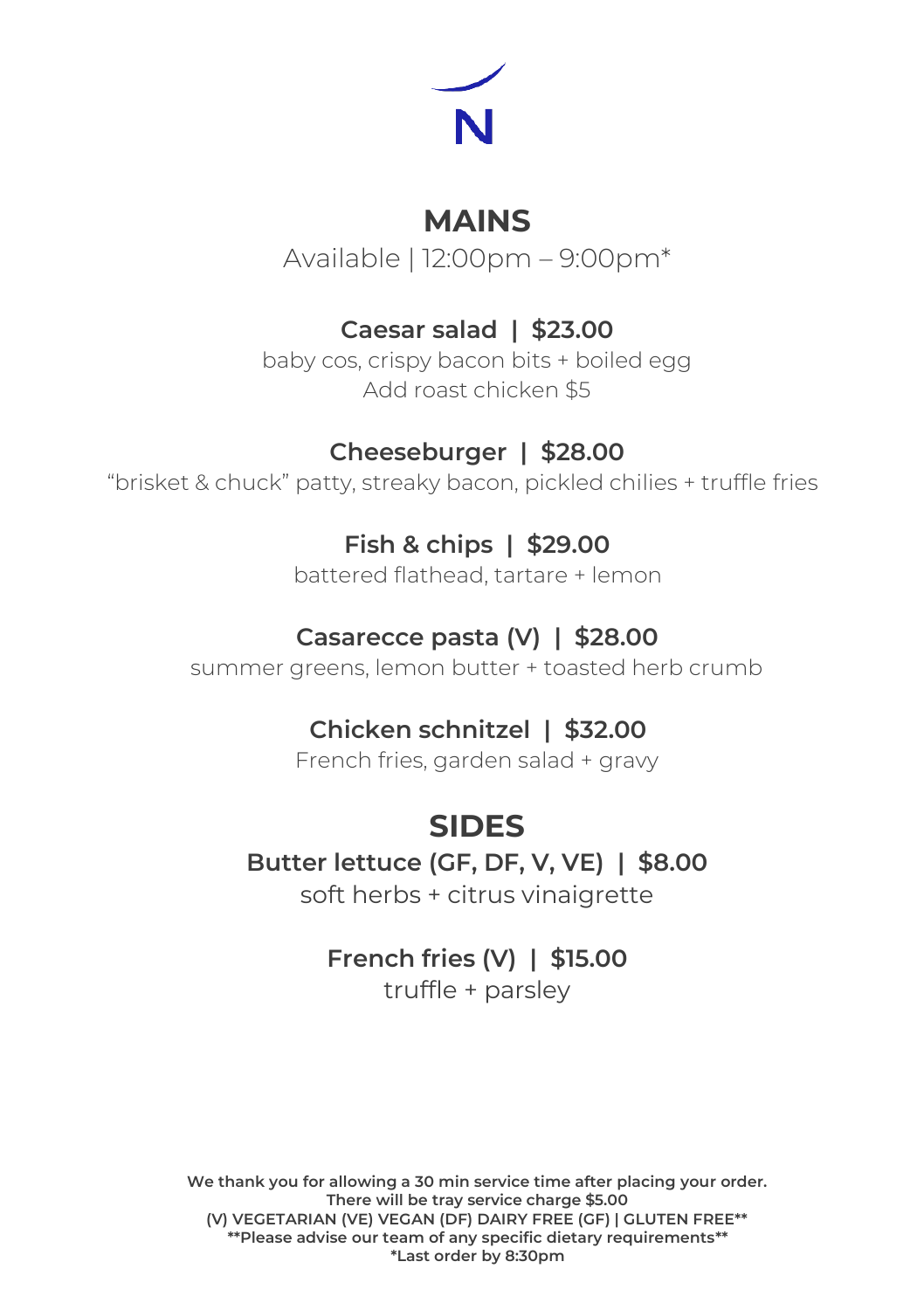

# **KIDS MENU**

Available | 12:00pm – 9:00pm\*

## **Fish & Chips | \$15.00**

battered fish + lemon

### **Junior cheeseburger | \$15.00**

chips + tomato sauce

### **Casarecce pasta (V) | \$15.00**

napoli + grana Padano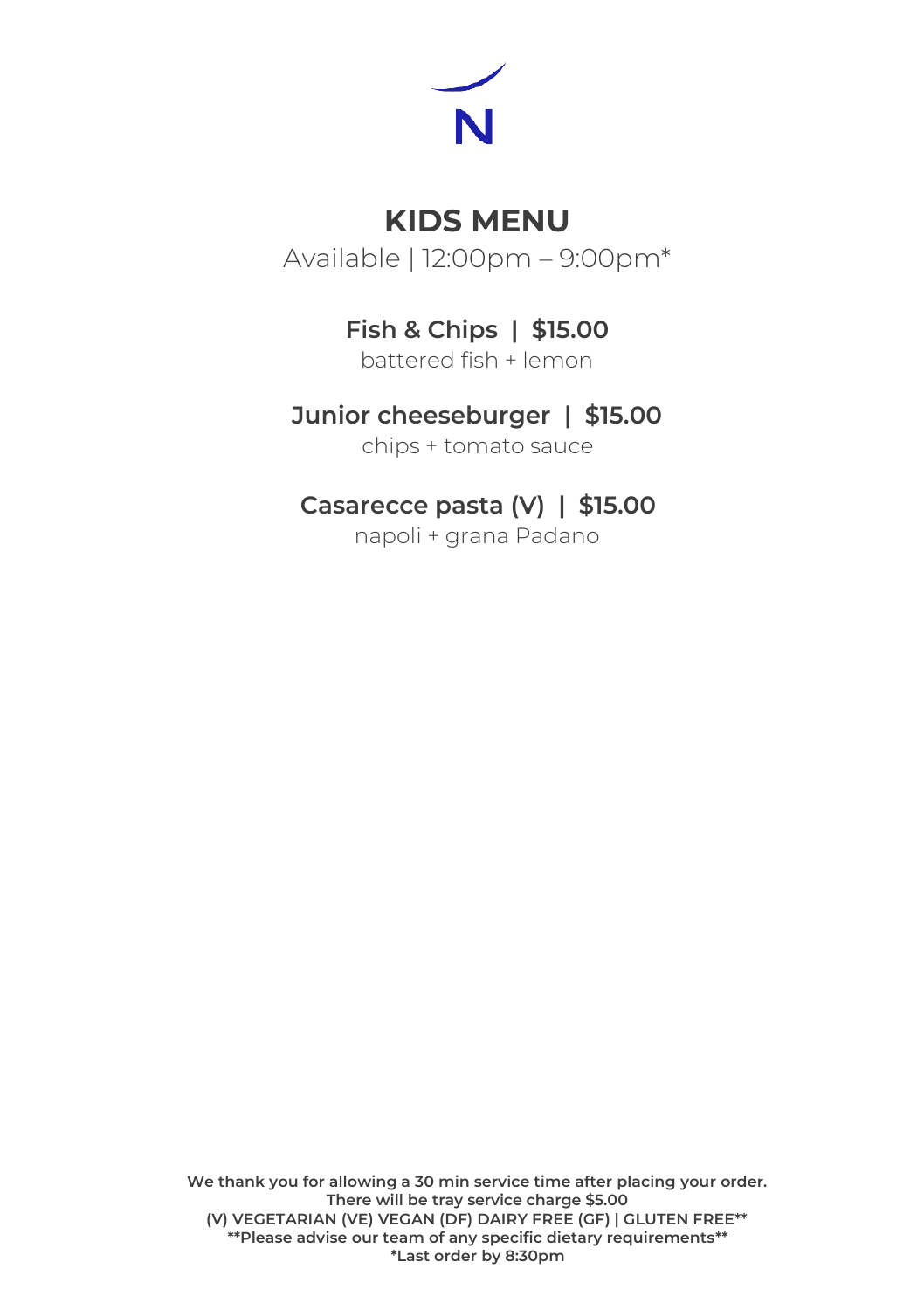

# **DESSERT**

Available | 12:00pm – 9:00pm\*

## **Fruit plate (GF, V) | \$12.00**

seasonal fruits + organic honey yogurt

### **Citron tart (V) | \$15.00**

raspberry gel + vanilla crème

#### **Artisan cheese**

House made preserves + lavosh Monte Rosso taleggio, Riverine Buffalo Blue, Mont Priscilla + Capricorn goat's milk brie

1 piece | \$11.00 3 piece | \$29.00